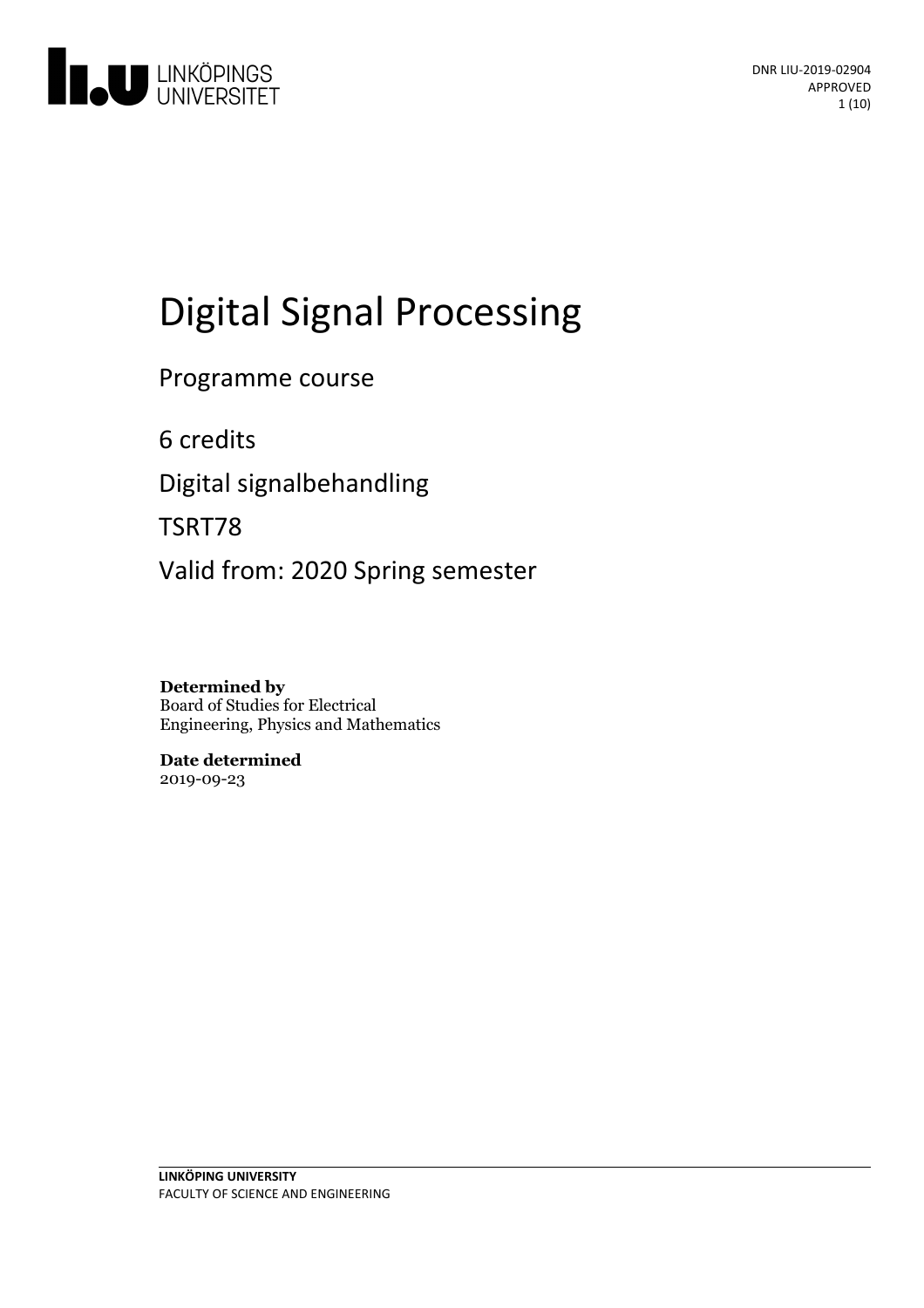## Main field of study

Electrical Engineering

Course level

Second cycle

## Advancement level

A1X

## Course offered for

- Master's Programme in Communication Systems
- Computer Science and Engineering, M Sc in Engineering
- Industrial Engineering and Management International, M Sc in Engineering
- Industrial Engineering and Management, M Sc in Engineering
- Information Technology, M Sc in Engineering
- Biomedical Engineering, M Sc in Engineering
- Computer Science and Software Engineering, M Sc in Engineering
- Mechanical Engineering, M Sc in Engineering
- Applied Physics and Electrical Engineering International, M Sc in Engineering
- Applied Physics and Electrical Engineering, M Sc in Engineering

## Entry requirements

Note: Admission requirements for non-programme students usually also include admission requirements for the programme and threshold requirements for progression within the programme, or corresponding.

## **Prerequisites**

Signal Theory, Signals and Systems.

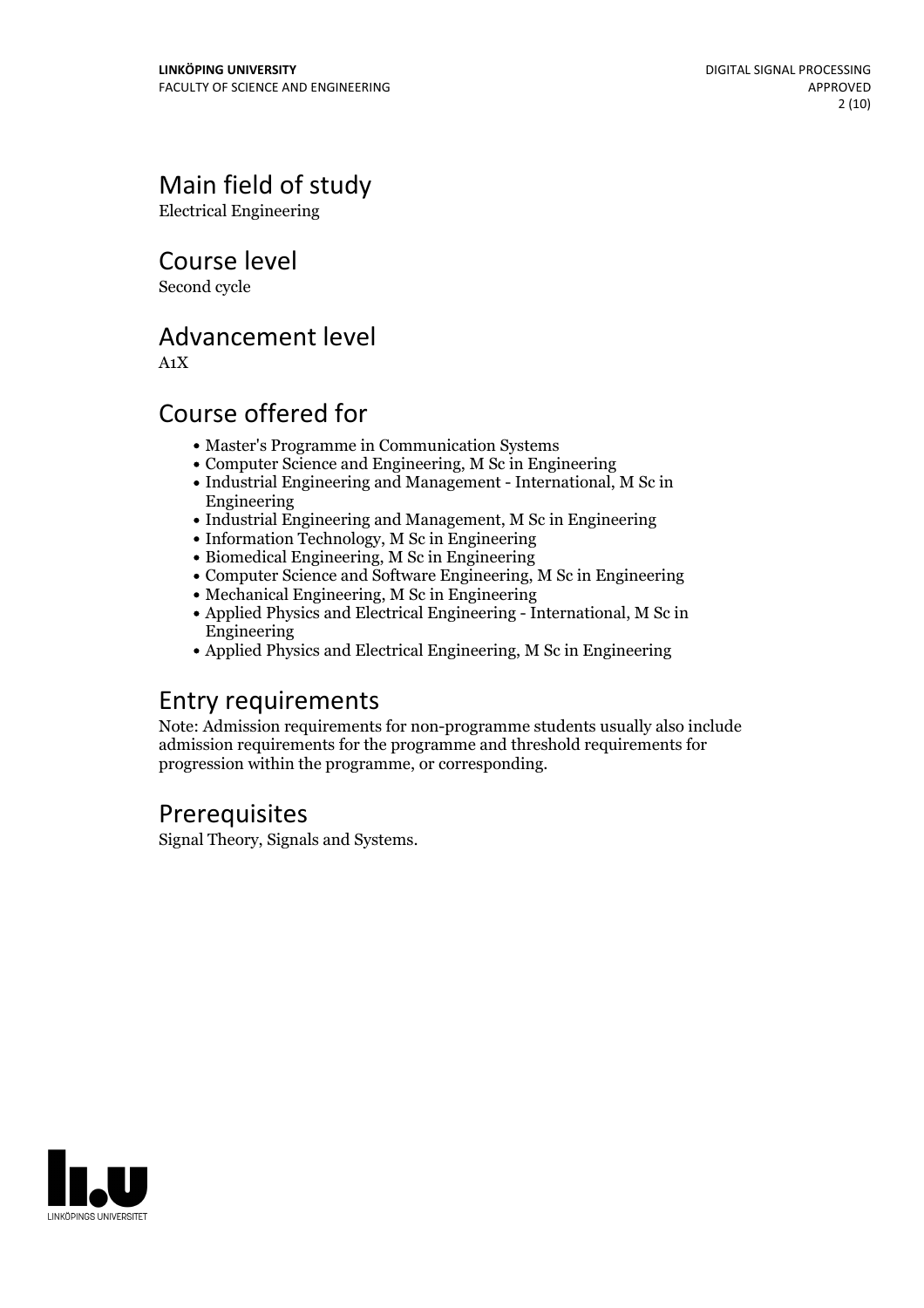## Intended learning outcomes

The student should after the course have the ability to describe the most important methods and algorithms for signal processing, and be able to apply these on signals of various kinds. More specifically, after the course the student should have the ability to

- Compute the discrete Fourier transform (DFT) and understand scaling
- 
- 
- % effects and practical limitations implied by finite data length and sampling.<br>• Use the DFT for filtering and know how circular convolution is avoided.<br>• Explain the basic signal models and their relationship.<br>• Perform
- $\bullet$  Describe the theory for model estimation, and be able to apply algorithms for this purpose and validate an estimated model.<br>• Describe the basics in optimal filtering and be able to compute a Wiener
- filter for simple examples.<br>• Describe the premises for Kalman filtering, and be able to apply a Kalman
- filter to data and tune it to compromise tracking speed, transient behavior
- Describe the most important adaptive filters, some common applications, and be able to apply and tune an adaptive filter to compromise parameter tracking speed and noise suppression.

## Course content

Transforms of signals and systems, in particular the discrete Fourier transform. Spectral analysis. Filter design. Modelling of signals. Filter design using statistical theory, Wiener and Kalman filters. Methods and applications in adaptive filtering, for example noise cancelling.

## Teaching and working methods

The course is organized in lectures/classes and laboratory work.

## Examination

| LAB1 Laboratory Work              | 1 credits U.G          |  |
|-----------------------------------|------------------------|--|
| DAT1 Written/Computer Examination | $5$ credits U, 3, 4, 5 |  |

### Grades

Four-grade scale, LiU, U, 3, 4, 5

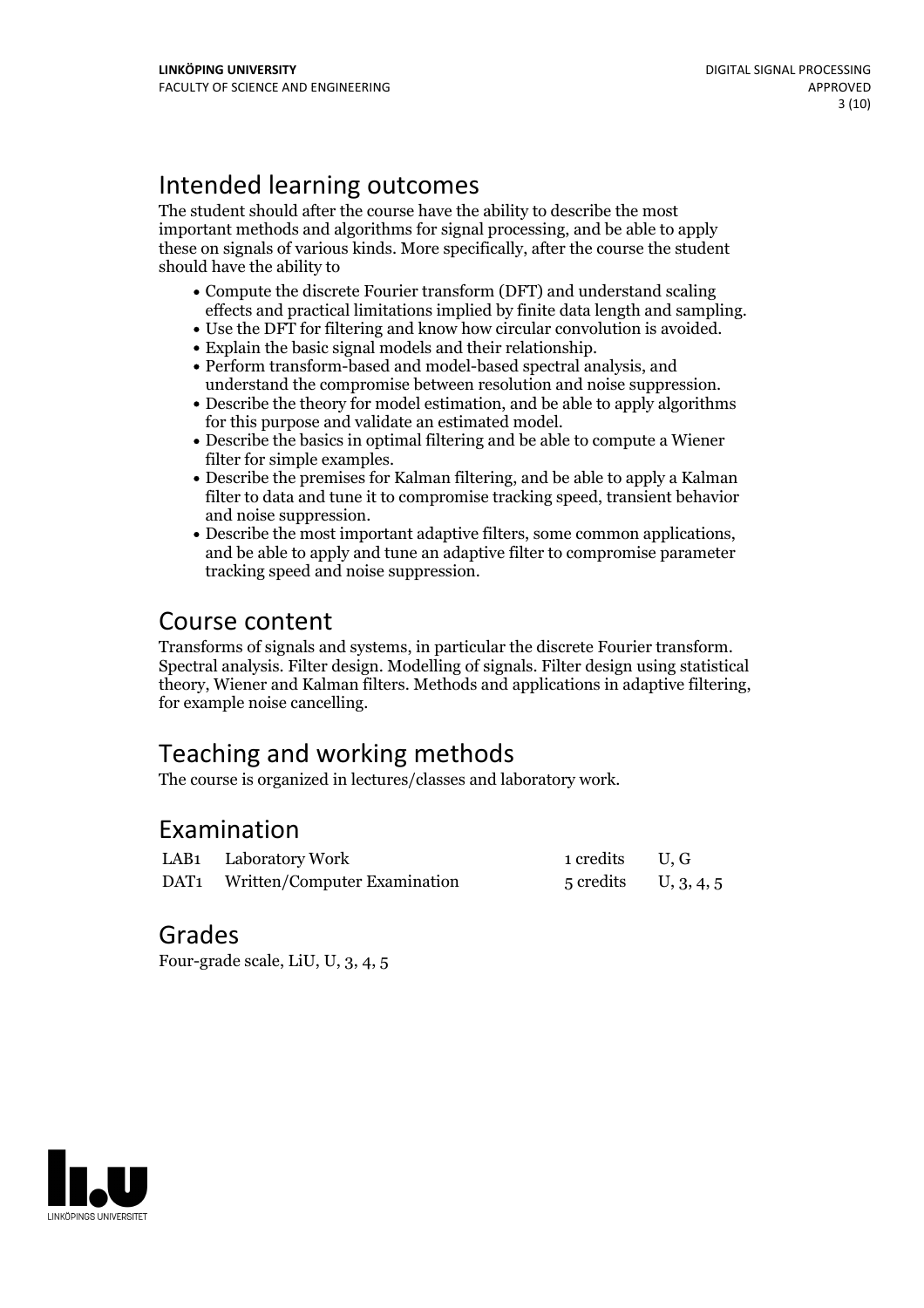## Other information

Supplementary courses: Sensor fusion

### **About teaching and examination language**

The teaching language is presented in the Overview tab for each course. The examination language relates to the teaching language as follows:

- If teaching language is Swedish, the course as a whole or in large parts, is parts of the course could be given in English. Examination language is Swedish.<br>• If teaching language is Swedish/English, the course as a whole will be
- taught in English if students without prior knowledge of the Swedish language participate. Examination language is Swedish or English
- (depending on teaching language).<br>• If teaching language is English, the course as a whole is taught in English.<br>Examination language is English.

### **Other**

The course is conducted in a manner where both men's and women's experience and knowledge are made visible and developed.

The planning and implementation of a course should correspond to the course syllabus. The course evaluation should therefore be conducted with the course syllabus as a starting point.

### Department

Institutionen för systemteknik

## Director of Studies or equivalent

Johan Löfberg

### Examiner

Fredrik Gustafsson

### Course website and other links

<http://www.control.isy.liu.se/student/tsrt78/>

### Education components

Preliminary scheduled hours: 57 h Recommended self-study hours: 103 h

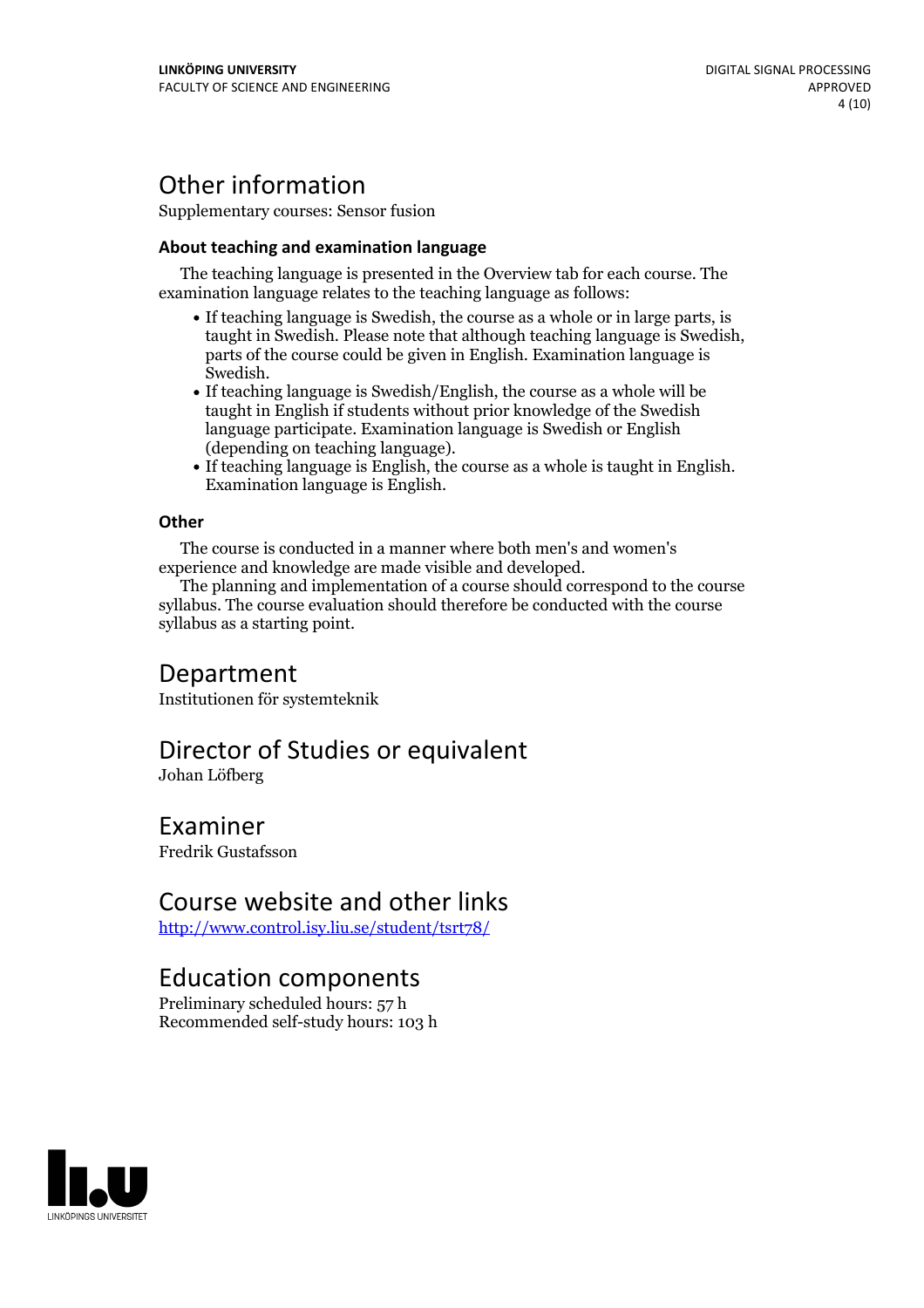## Course literature

**Books**

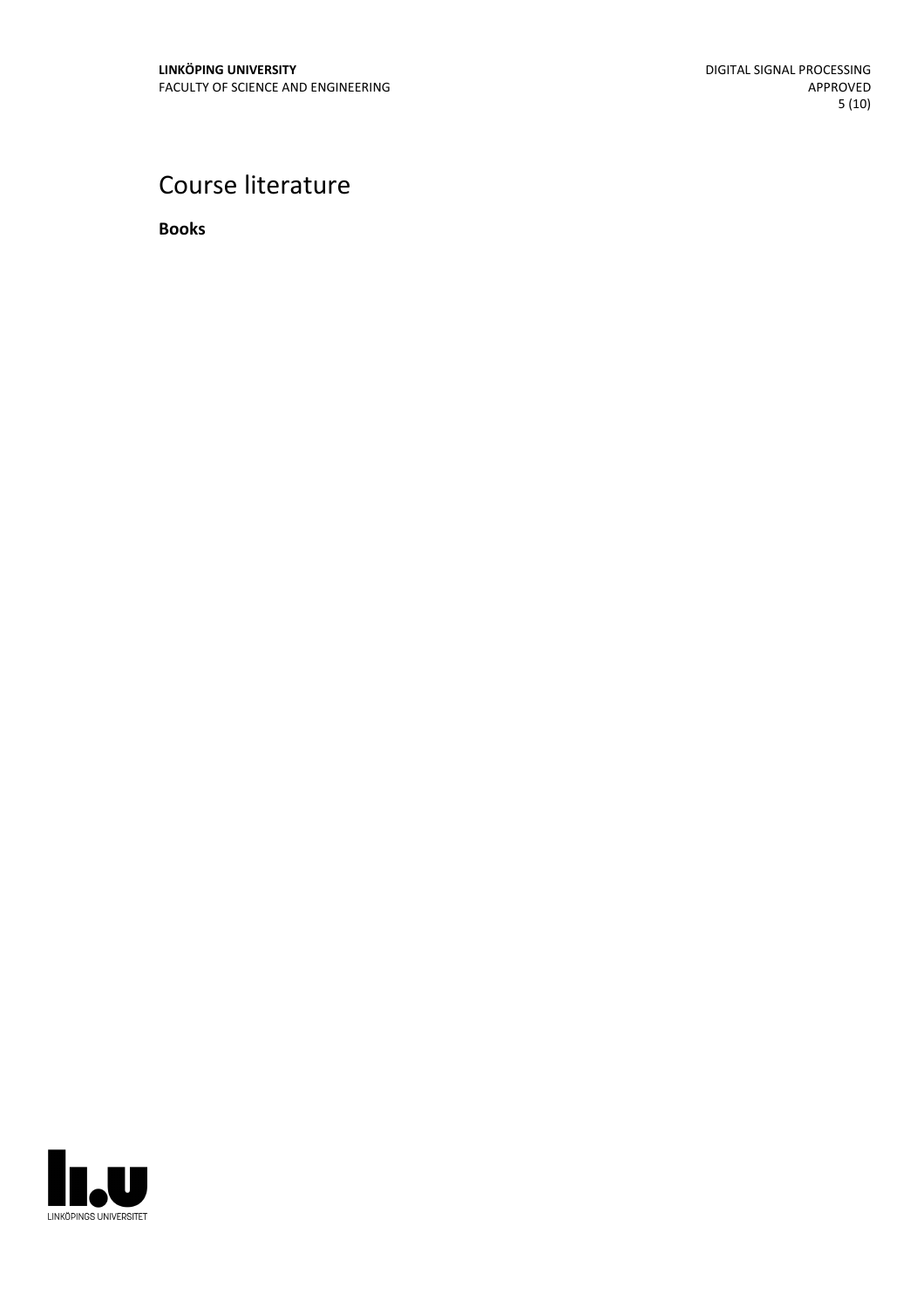## **Common rules**

### **Course syllabus**

A syllabus must be established for each course. The syllabus specifies the aim and contents of the course, and the prior knowledge that a student must have in order to be able to benefit from the course.

### **Timetabling**

Courses are timetabled after a decision has been made for this course concerning its assignment to a timetable module.

### **Interrupting a course**

The vice-chancellor's decision concerning regulations for registration, deregistration and reporting results (Dnr LiU-2015-01241) states that interruptions in study are to be recorded in Ladok. Thus, all students who do not participate in a course for which they have registered must record the interruption, such that the registration on the course can be removed. Deregistration from <sup>a</sup> course is carried outusing <sup>a</sup> web-based form: https://www.lith.liu.se/for-studenter/kurskomplettering?l=en.

### **Cancelled courses**

Courses with few participants (fewer than 10) may be cancelled or organised in a manner that differs from that stated in the course syllabus. The Dean is to deliberate and decide whether a course is to be cancelled or changed from the course syllabus.

### **Guidelines relatingto examinations and examiners**

For details, see Guidelines for education and examination for first-cycle and second-cycle education at Linköping University, http://styrdokument.liu.se/Regelsamling/VisaBeslut/917592.

An examiner must be employed as a teacher at LiU according to the LiU Regulations for Appointments

(https://styrdokument.liu.se/Regelsamling/VisaBeslut/622784). For courses in second-cycle, the following teachers can be appointed as examiner: Professor (including Adjunct and Visiting Professor), Associate Professor (including Adjunct), Senior Lecturer (including Adjunct and Visiting Senior Lecturer), Research Fellow, or Postdoc. For courses in first-cycle, Assistant Lecturer (including Adjunct and Visiting Assistant Lecturer) can also be appointed as examiner in addition to those listed for second-cycle courses. In exceptional cases, a Part-time Lecturer can also be appointed as an examiner at both first- and second cycle, see Delegation of authority for the Board of Faculty of Science and Engineering.

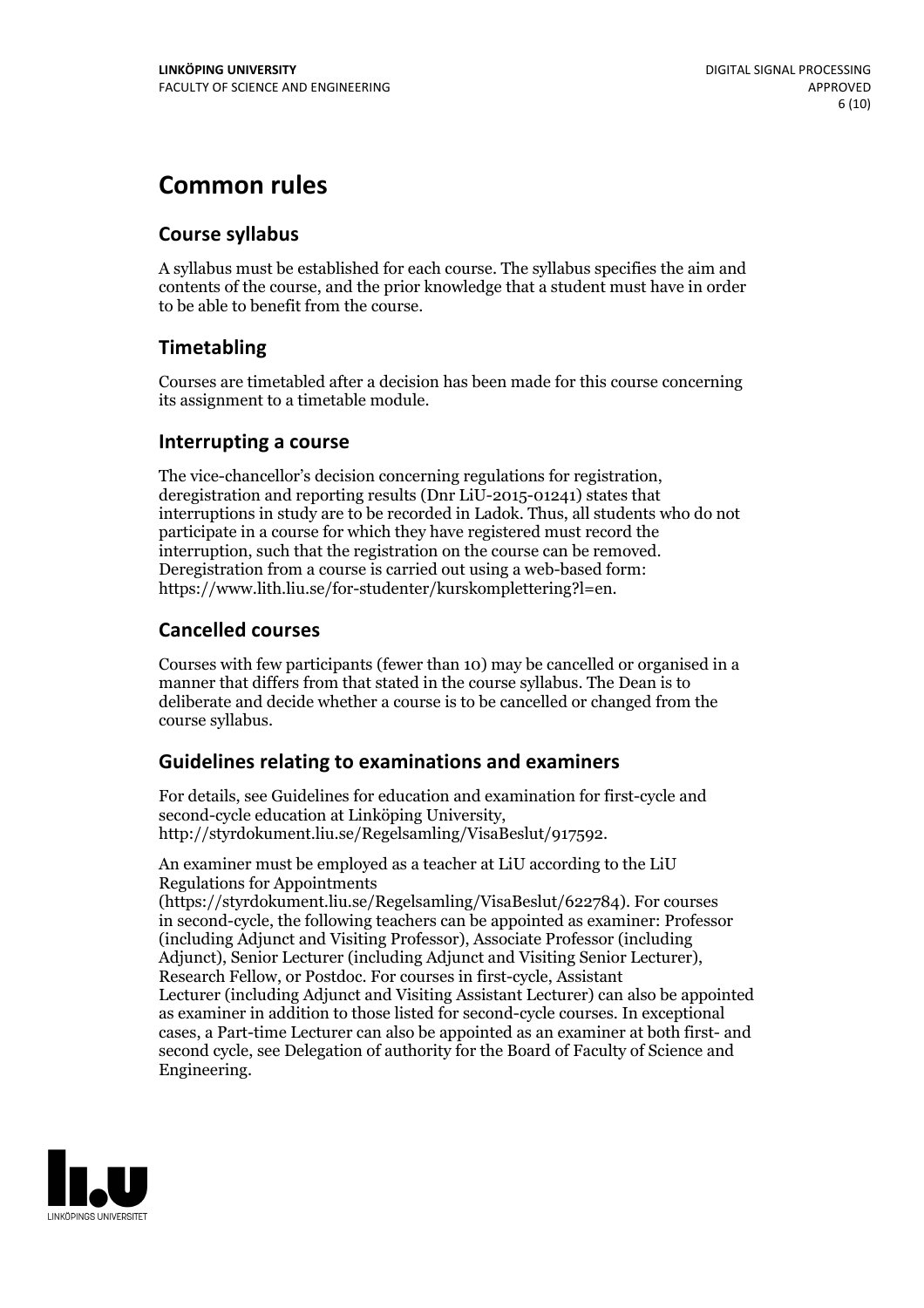### **Forms of examination**

### **Examination**

Written and oral examinations are held at least three times a year: once immediately after the end of the course, once in August, and once (usually) in one of the re-examination periods. Examinations held at other times are to follow a decision of the board of studies.

Principles for examination scheduling for courses that follow the study periods:

- courses given in VT1 are examined for the first time in March, with re-examination in June and August
- courses given in VT2 are examined for the first time in May, with re-examination in August and October
- courses given in HT1 are examined for the first time in October, with re-examination in January and August
- courses given in HT2 are examined for the first time in January, with re-examination in March and in August.

The examination schedule is based on the structure of timetable modules, but there may be deviations from this, mainly in the case of courses that are studied and examined for several programmes and in lower grades (i.e. 1 and 2).

Examinations for courses that the board of studies has decided are to be held in alternate years are held three times during the school year in which the course is given according to the principles stated above.

Examinations for courses that are cancelled orrescheduled such that they are not given in one or several years are held three times during the year that immediately follows the course, with examination scheduling that corresponds to the scheduling that was in force before the course was cancelled or rescheduled.

When a course is given for the last time, the regular examination and two re-<br>examinations will be offered. Thereafter, examinations are phased out by offering three examinations during the following academic year at the same times as the examinations in any substitute course. If there is no substitute course, three examinations will be offered during re-examination periods during the following academic year. Other examination times are decided by the board of studies. In all cases above, the examination is also offered one more time during the academic year after the following, unless the board of studies decides otherwise.

If a course is given during several periods of the year (for programmes, or on different occasions for different programmes) the board or boards of studies determine together the scheduling and frequency of re-examination occasions.

### **Registration for examination**

In order to take an examination, a student must register in advance at the Student Portal during the registration period, which opens 30 days before the date of the examination and closes 10 days before it. Candidates are informed of the location of the examination by email, four days in advance. Students who have not

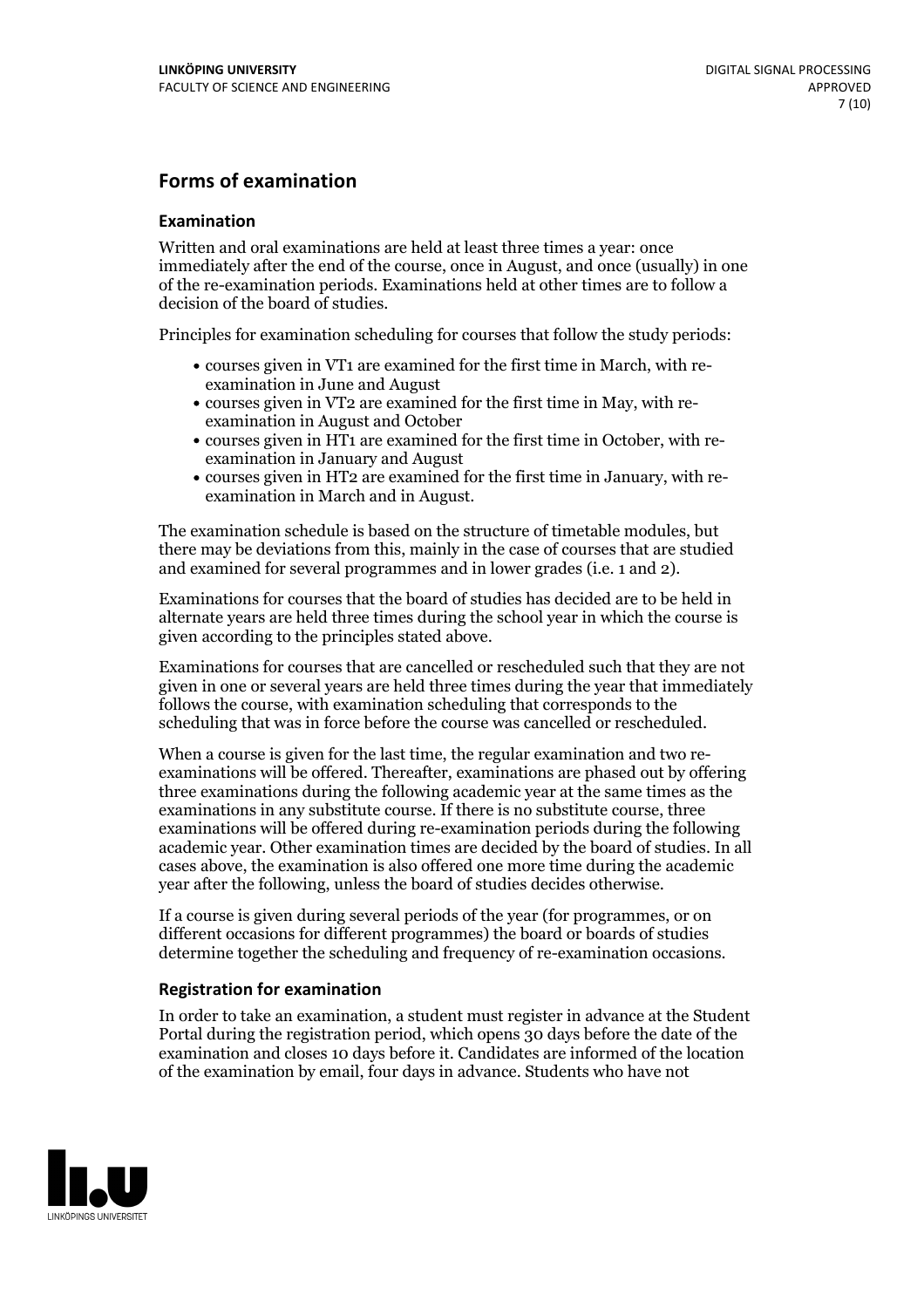registered for an examination run the risk of being refused admittance to the examination, if space is not available.

Symbols used in the examination registration system:

\*\* denotes that the examination is being given for the penultimate time.

\* denotes that the examination is being given for the last time.

### **Code of conduct for students during examinations**

Details are given in a decision in the university's rule book: http://styrdokument.liu.se/Regelsamling/VisaBeslut/622682.

#### **Retakes for higher grade**

Students at the Institute of Technology at LiU have the right to retake written examinations and computer-based examinations in an attempt to achieve a higher grade. This is valid for all examination components with code "TEN" and "DAT". The same right may not be exercised for other examination components, unless otherwise specified in the course syllabus.

A retake is not possible on courses that are included in an issued degree diploma.

#### **Retakes of other forms of examination**

Regulations concerning retakes of other forms of examination than written examinations and computer-based examinations are given in the LiU guidelines

http://styrdokument.liu.se/Regelsamling/VisaBeslut/917592.

#### **Plagiarism**

For examinations that involve the writing of reports, in cases in which it can be assumed that the student has had access to other sources (such as during project work, writing essays, etc.), the material submitted must be prepared in accordance with principles for acceptable practice when referring to sources (references or quotations for which the source is specified) when the text, images, ideas, data,  $\vec{e}$  etc. of other people are used. It is also to be made clear whether the author has reused his or her own text, images, ideas, data, etc. from previous examinations, such as degree projects, project reports, etc. (this is sometimes known as "self- plagiarism").

A failure to specify such sources may be regarded as attempted deception during examination.

#### **Attempts to cheat**

In the event of <sup>a</sup> suspected attempt by <sup>a</sup> student to cheat during an examination, or when study performance is to be assessed as specified in Chapter <sup>10</sup> of the Higher Education Ordinance, the examiner is to report this to the disciplinary board of the university. Possible consequences for the student are suspension from study and a formal warning. More information is available at https://www.student.liu.se/studenttjanster/lagar-regler-rattigheter?l=en.

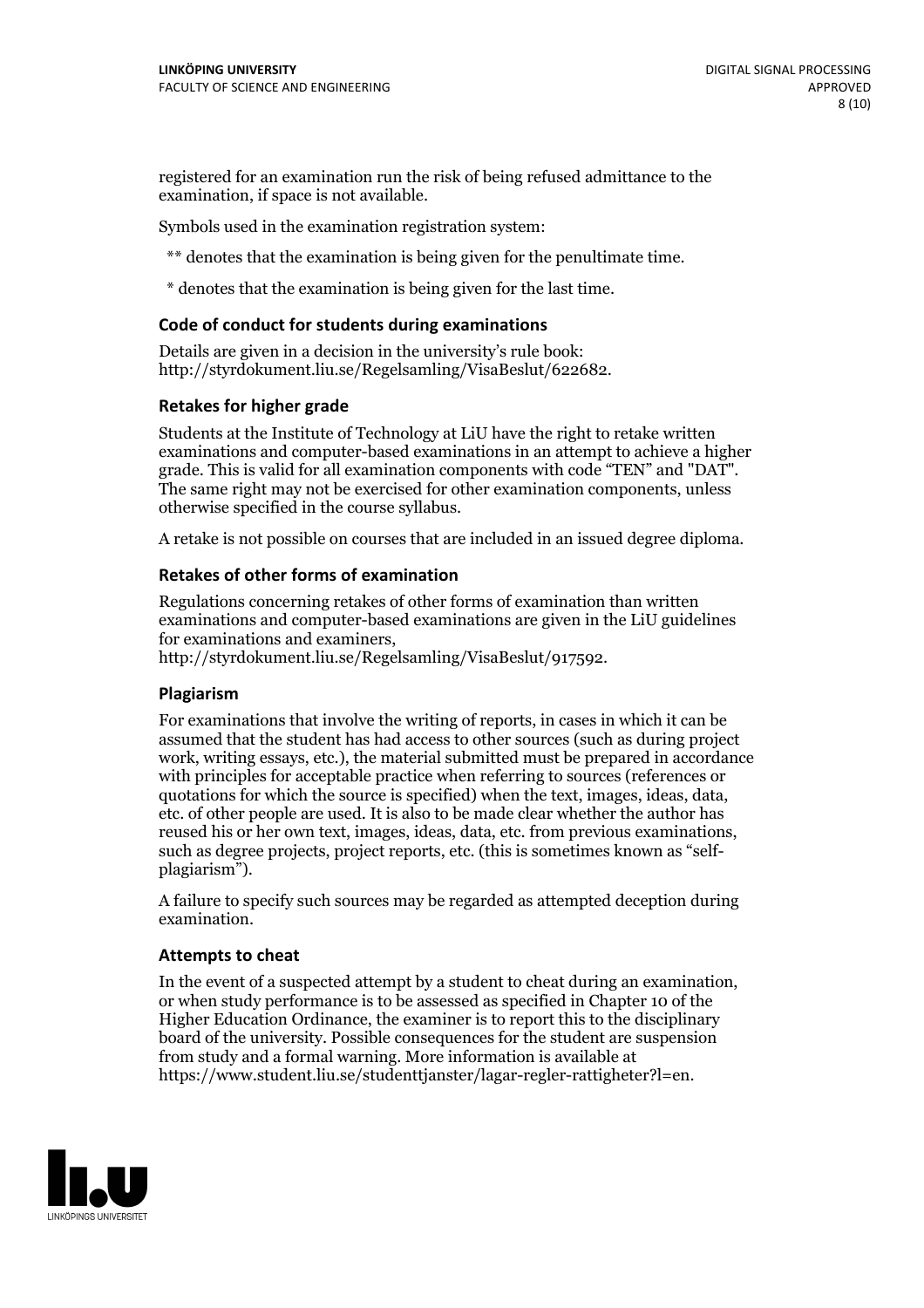### **Grades**

The grades that are preferably to be used are Fail (U), Pass (3), Pass not without distinction  $(4)$  and Pass with distinction  $(5)$ .

- 1. Grades U, 3, 4, 5 are to be awarded for courses that have written
- examinations. 2. Grades Fail (U) and Pass (G) may be awarded for courses with <sup>a</sup> large degree of practical components such as laboratory work, project work and group work. 3. Grades Fail (U) and Pass (G) are to be used for degree projects and other
- independent work.

### **Examination components**

- 
- 1. Grades U, 3, 4, <sup>5</sup> are to be awarded for written examinations (TEN). 2. Examination components for which the grades Fail (U) and Pass (G) may be awarded are laboratory work (LAB), project work (PRA), preparatory written examination (KTR), oral examination (MUN), computer-based
- examination (DAT), home assignment (HEM), and assignment (UPG). 3. Students receive grades either Fail (U) or Pass (G) for other examination components in which the examination criteria are satisfied principally through active attendance such as other examination (ANN), tutorial group
- (BAS) or examination item (MOM). 4. Grades Fail (U) and Pass (G) are to be used for the examination components Opposition (OPPO) and Attendance at thesis presentation (AUSK) (i.e. part of the degree project).

For mandatory components, the following applies: If special circumstances prevail, and if it is possible with consideration of the nature of the compulsory component, the examiner may decide to replace the compulsory component with another equivalent component. (In accordance with the LiU Guidelines for education and examination for first-cycle and second-cycle education at Linköping University, http://styrdokument.liu.se/Regelsamling/VisaBeslut/917592).

For written examinations, the following applies: If the LiU coordinator for students with disabilities has granted a student the right to an adapted examination for a written examination in an examination hall, the student has the right to it. If the coordinator has instead recommended for the student an adapted examination or alternative form of examination, the examiner may grant this if the examiner assesses that it is possible, based on consideration of the course objectives. (In accordance with the LiU Guidelines for education and examination for first-cycle and second-cycle education at Linköping University, http://styrdokument.liu.se/Regelsamling/VisaBeslut/917592).

The examination results for a student are reported at the relevant department.

### **Regulations (applyto LiU in its entirety)**

The university is a government agency whose operations are regulated by